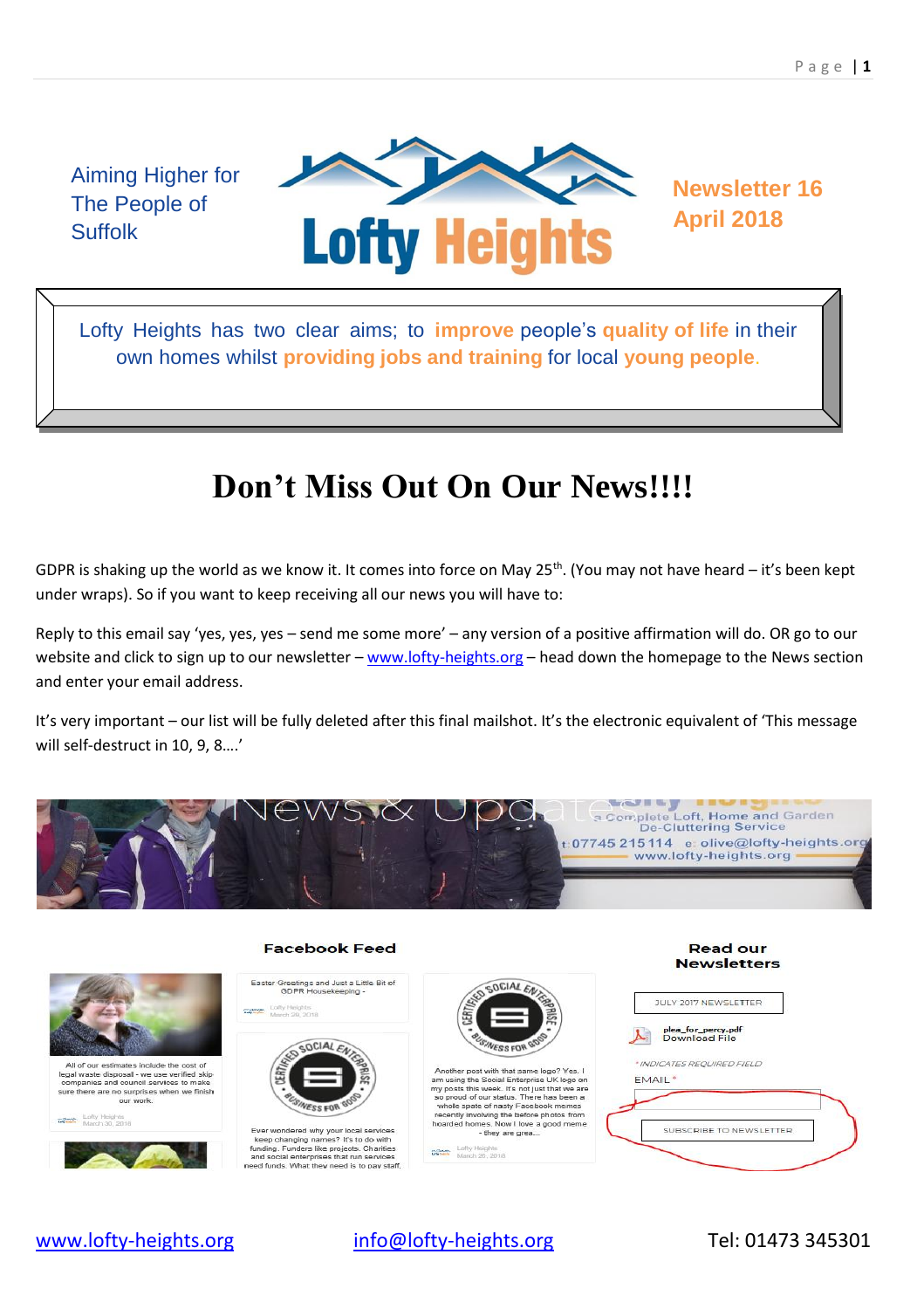## **Look What You Will Miss If You Don't Subscribe!!!**

## **Percy is Found!**



We began our search for a new van last autumn. It began with a somewhat light-hearted 'Plea for Percy' campaign that was sent to all of our wonderful councillors serving every corner of Suffolk.

Well the original 'Percy' was lost to us due to the length of time it took to raise all the money. But we now have ALL of the money  $(E13k)$ , and though the budget was tight, we have now located an alternative Percy. Yes, we have been using the name for sooo long now that this blue behemoth will forever be Percy to us. For those of you who will enjoy the details Percy is a medium

wheel base medium top Renault Trafic van with low mileage. He is being measured up for his new uniform as we speak and will be on the road earning his keep by the middle of May.

We want to thank all those who have helped us get this desperately needed replacement vehicle and to show just how grateful we are they will be getting a 'special invitation' to our grand unveiling ceremony in late May, avoiding of course the 'Royal Wedding'.

#### You can find out how Percy gets on if you subscribe!!!!

### **Improving Hospital Discharge Times for Ipswich and East Suffolk**

Lofty Heights has assisted more than 100 hospital discharges by clearing space and moving furniture within the home so that hospital beds or mobility equipment can be installed. Those who have benefitted from our service have been patients able or prepared to pay for our help. Sadly, there have been equally as many people we have been unable to help because they were unable or unwilling to pay and as we have no funding we were unable to help. This meant that they unnecessarily blocked beds in hospital.

Anyone who follows us on Facebook or receives our newsletters regularly, will know that we do a lot to try and raise awareness and campaign for change to make the lives of vulnerable people better. So we are

delighted that the NHS Ipswich & East Suffolk CCG listened to us when we made our business case to them about how working in partnership with Lofty Heights CIC we could help speed up hospital discharges and free up blocked beds.

We are in the process of tying up a few loose ends and hope to officially launch our new enhanced service soon.

The **Homeward Bound Project** will mean that, for Ipswich and East Suffolk residents who pays will no longer be an issue. We will be able to carry out up to four hours work, including travel, within a home ensuring that most homes can be ready for discharge much sooner, regardless of payment.



Yet another good reason to let us know you wish to remain on our mailing list so that we can keep you informed about this exciting new project.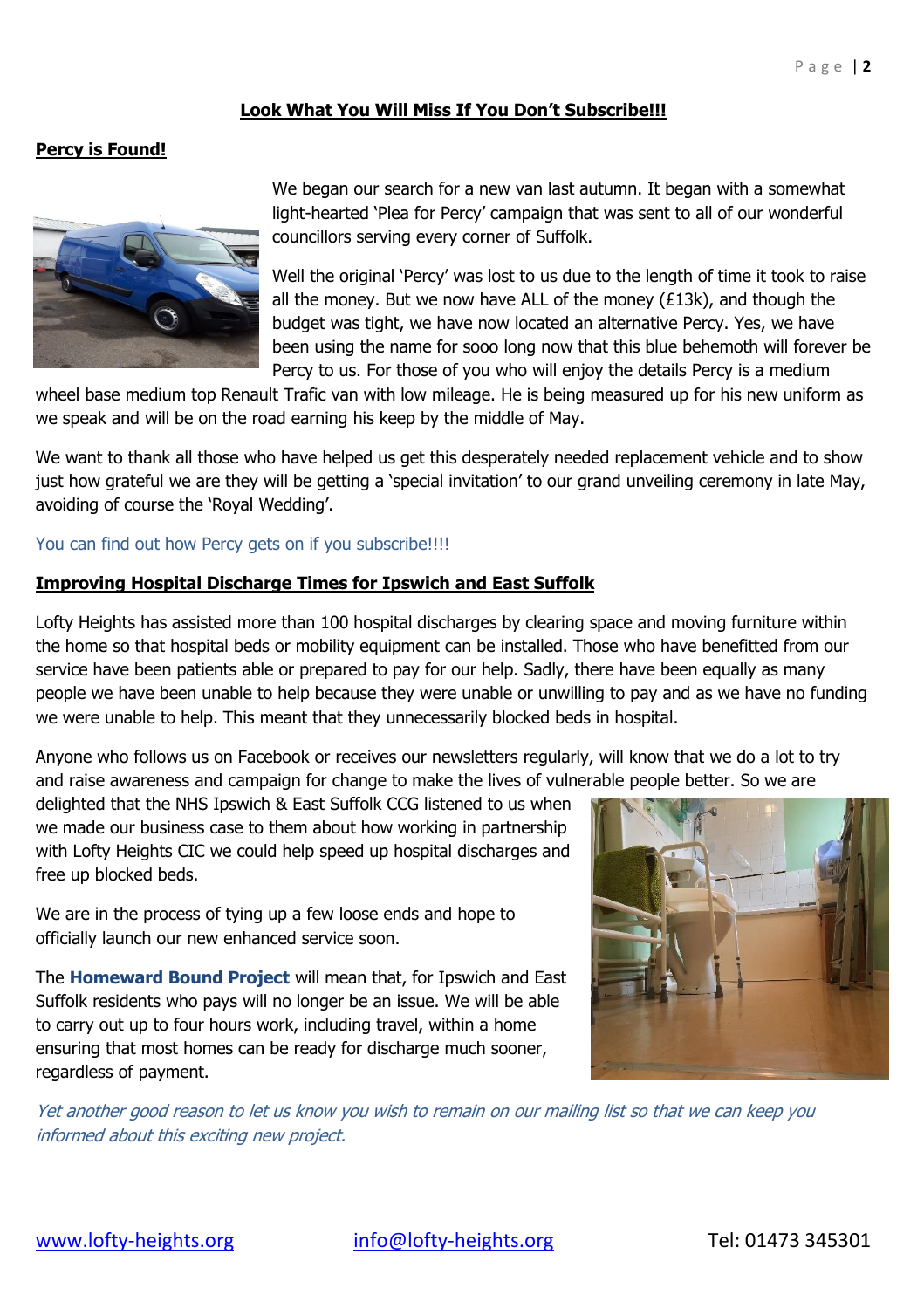#### **New Team**

We had hoped to be recruiting a new team by now. Delays with training have set us back as we have been unable to get the support of a local college we have previously worked with. We are currently looking into alternatives. The constant lack of funding is our challenge. If we had the financial resources we could independently commission the training we need for our bespoke programme of training and employment opportunities. This time round we want to target Care Leavers.



Are there any funders or commissioners reading this prepared to help us, help young people then please contact [olive@lofty-heights.org](mailto:olive@lofty-heights.org)

### **Take a look at the difference we have made**:



This is the first crew! Taken back in 2012 when most of our goals were well out of reach. This is Dave (left), Shahab (centre) and Derrick (right).

Dave and Shahab are still with us. They have nearly six years of work history on their CV's, six years of specialised work experience. They not only work with all manner of power tools and equipment but they have also worked in challenging environments, with people that are often classed as challenging too!

Dave is our Team Leader, he has recently put his foot on the property ladder. Shahab is family man and welcomed an addition to his family only last year. Derrick left Lofty Heights to begin his own small mechanics

business. We are very proud to be part of their story.

This is our latest team photo. Taken last year, can you see how we've grown?

You can see Dave and Shahab have been joined by Simon (hiding on the far left) and Alex (central in the hat). They came to us with no transport, zero confidence, and no experience. Simon passed his driving test and Alex has a motorbike (he also renovates and customises bikes in his free time).

They are ready to share their experience with a new team. Talk to us if you work with NEETs who would like a real chance at work experience and not just a 6-week training course.



## **Help us to carry on extending opportunities to young people in YOUR community!**

You can find out how our new intake takes shape if you subscribe!!!!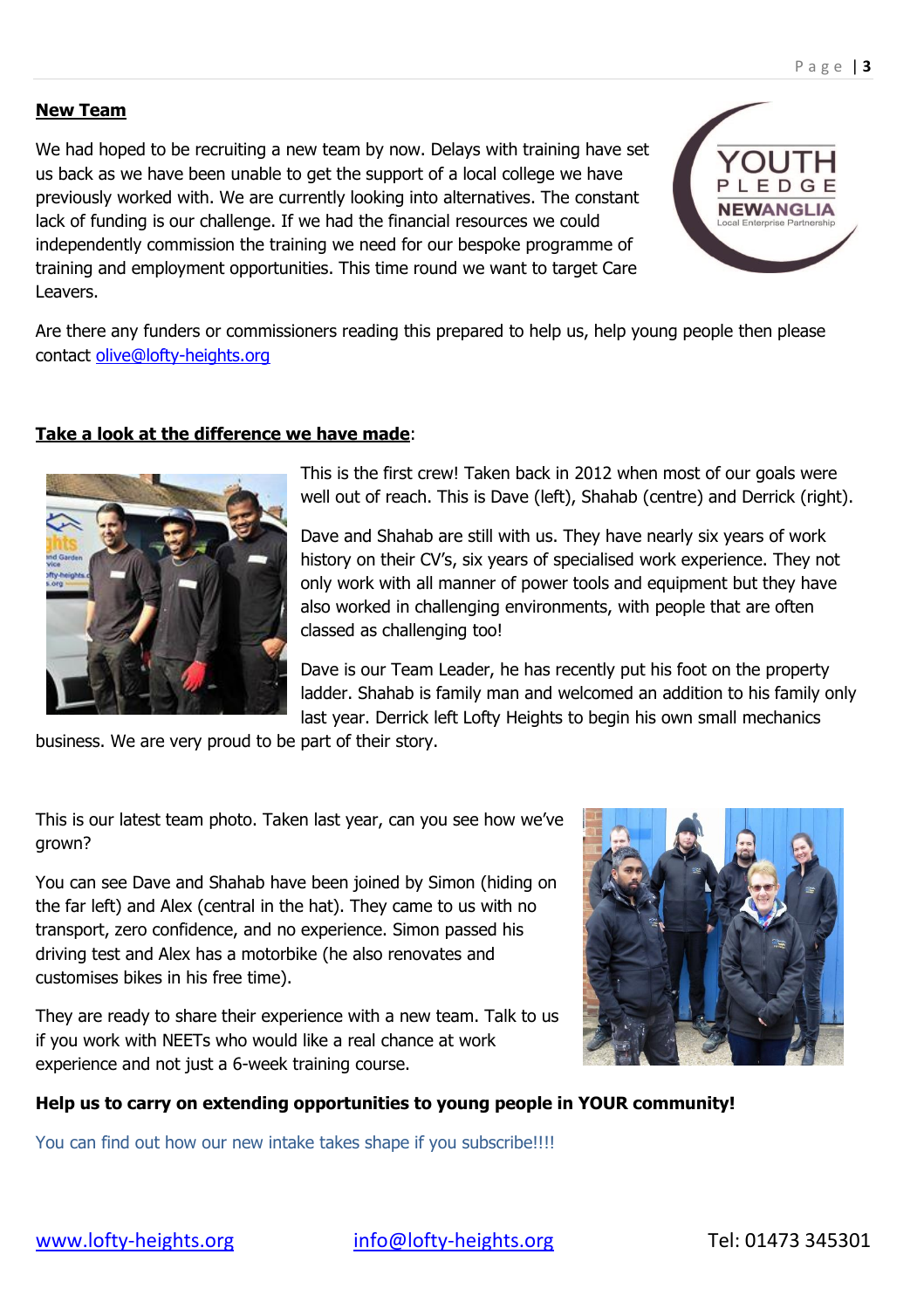### **Case Study - Dancing Back to Happiness**

Our case study this month focuses on how we go above and beyond for our customers. Especially when I tell you that we have talked ourselves out of paid work.

## **History**



We were called to visit a gentleman, Mr A. He was elderly, having severe balance problems and had made several calls to emergency services in the previous year. He was very proud of his home and struggled to purchase and upkeep it throughout his life. As such, he was determined to only leave the property 'in a box, when they carry me out'. The hospital had determined that a hospital bed would reduce many of the risks he faced at home. So, we carried out an assessment based on needing to remove the existing bed to enable this to be installed.

#### **Discovery**

We found that the property was deeply unsuitable for his fitness and mobility needs. Access and egress was restricted; in part due to the physical access, but also the amount of clutter within the home seriously hampered safe movement. Mr A was housebound because of those circumstances. He was deeply lonely and isolated. During the visit he talked at length about his working life. Mr A was a very successful ballet dancer, he worked for years with the Russian Ballet. For years he travelled the world, trained and performed at the highest level.

#### **The Twitter Storm**

From that visit things snowballed. We immediately raised the loneliness issue on Twitter and Facebook. From that Sally Connick, CAS's Good Neighbour Scheme, used her Twitter resources to raise the profile of our plea. 20,000 re-tweets later we had many offers of befriending. Four of whom contacted us directly through email. Also, we have made connections with Suffolk Sporting Memories – they record the lives of Suffolk residents, capturing the remarkable and everyday aspects of Suffolk life.



#### **Outcome**

It has taken time to find a befriending scheme that covers this part of Suffolk and covers home visits. Suffolk Befriending Scheme has offered to carry out the checking and verification of these volunteers and will monitor and manage the introductions for all involved. Mr A has been so impressed with the information provided about sheltered housing that he is considering moving soon. This is a massive turnaround in outlook from our initial assessment visit. We also have hopes that the befrienders will be able to record Mr A's stories for several of the digital history recording groups. We also have a grand plan to introduce Suffolk Befriending Scheme to CAS's Good Neighbour Scheme with a plan to cross promote those services.

Lofty Heights never carried out that bed disposal. We have not carried out any physical work at the property, so no charges have been made for all that work.

You can keep up to date with all our case studies if you say 'Yes' to our newsletter!!!!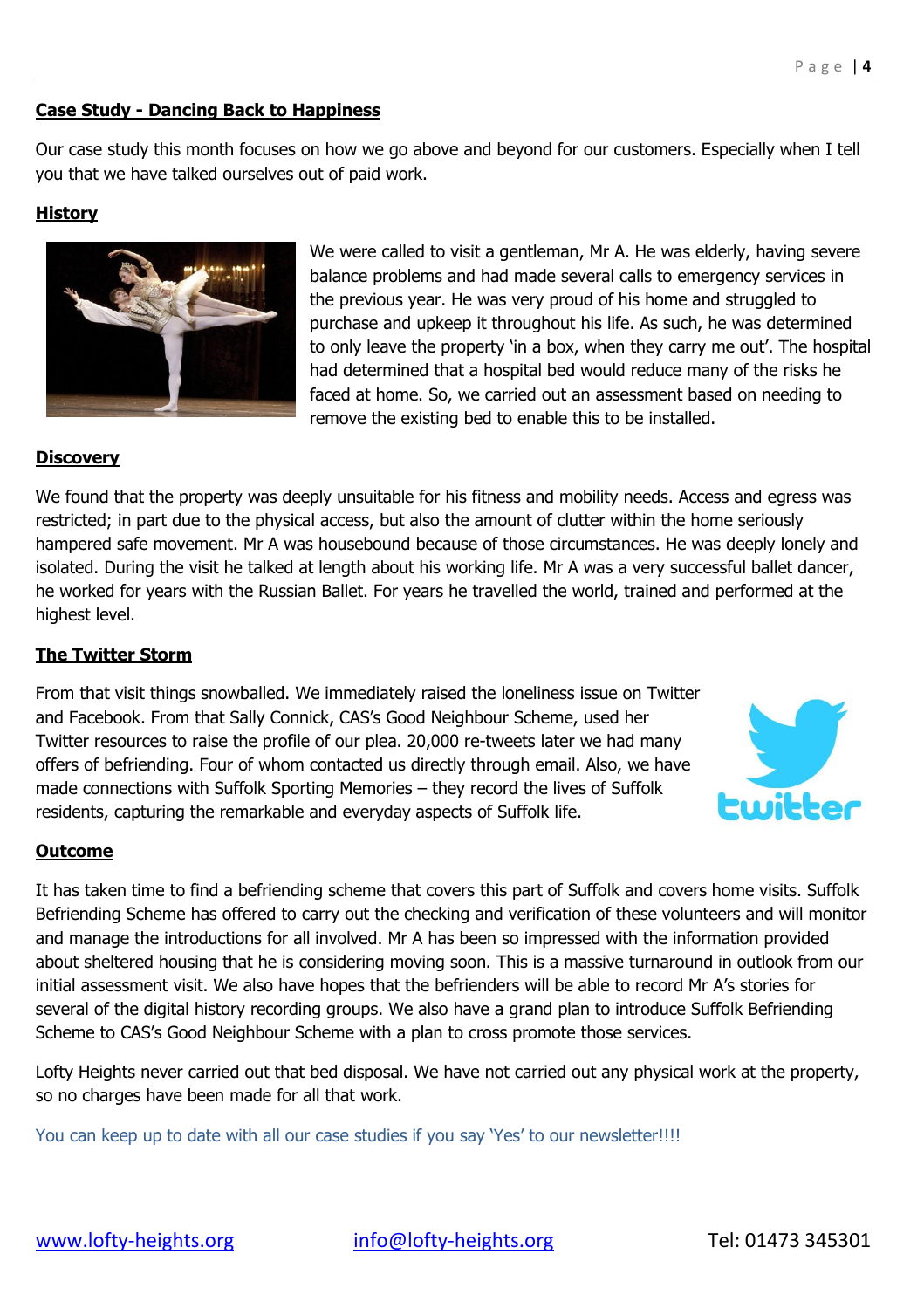## **Extending the Opportunities We Give to Young People**

Our office team work on a mostly part-time basis, it is fair to say that we were struggling. Lofty Heights has

been involved with the SE UK project to create and imbed systems to better record our impact, we've had the GDPR looming over our systems, and we've run a hugely successful campaign to replace our van. We also have the next team intake ahead of us.

We knew we needed to find some additional support. Most businesses would phone the temp agency to get someone in to carry out the work in as short a time as possible to reduce the financial burden.

Lofty Heights doesn't work like that! We looked at the problem and considered how we could use it as an opportunity. We spoke to Talent Match about offering a work experience placement to a young person needing to improve their CV.



Tim Baskett at Talent Match (now also 'talent-matched' to a full time job of his own) introduced us to Curtis. At first Curtis was deeply shy, being in a work environment made him anxious and he needed support from Talent Match to work through this. There are many young people desperate to work but unable to prove their worth from their CV alone.

Do you know what we discovered about Curtis? He is a very talented photographer. He doesn't just take a good snap – he is a fine photographer. Curtis' knowledge of photography has enabled Lofty Heights to produce a video as part of a funding application we are working on.

He is part cyborg! Well he hasn't told me this but I know it  $-$  I just know it! He has fixed complex imaging problems for graphics with just the power of his mind. I might be over-egging this now but he a genius with computer software and has saved me, personally, several days of weeping over computer programs to solve complex issues for us. He is fully conversant with setting up and maintaining websites, something that he did for a project with a friend.

All this and he is possibly one of the nicest young men I have met.

## **A Word from Curtis**

"I joined lofty heights about 8 weeks ago as work experience as part of Talent Match. At first I was meant to



only do 4 weeks but stayed on because I enjoyed it so much. I have learnt many things like for instance, sorting of the storeroom, tidying the storeroom, organizing clothes and whatever may arrive from the jobs that lofty heights do. The work lofty heights do is amazing and helps so many people and they are a lovely and welcoming team. During my time my health has also been improving as I've got something to wake to on Monday and gets me up and about doing stuff rather than sitting indoors not doing anything. I do struggle with anxiety, depression and insomnia so finding and keeping work is very hard but lofty heights help with that by giving me work to do. It's been a pleasure to work with lofty heights."

To follow the adventures of Curtis don't forget to subscribe!!